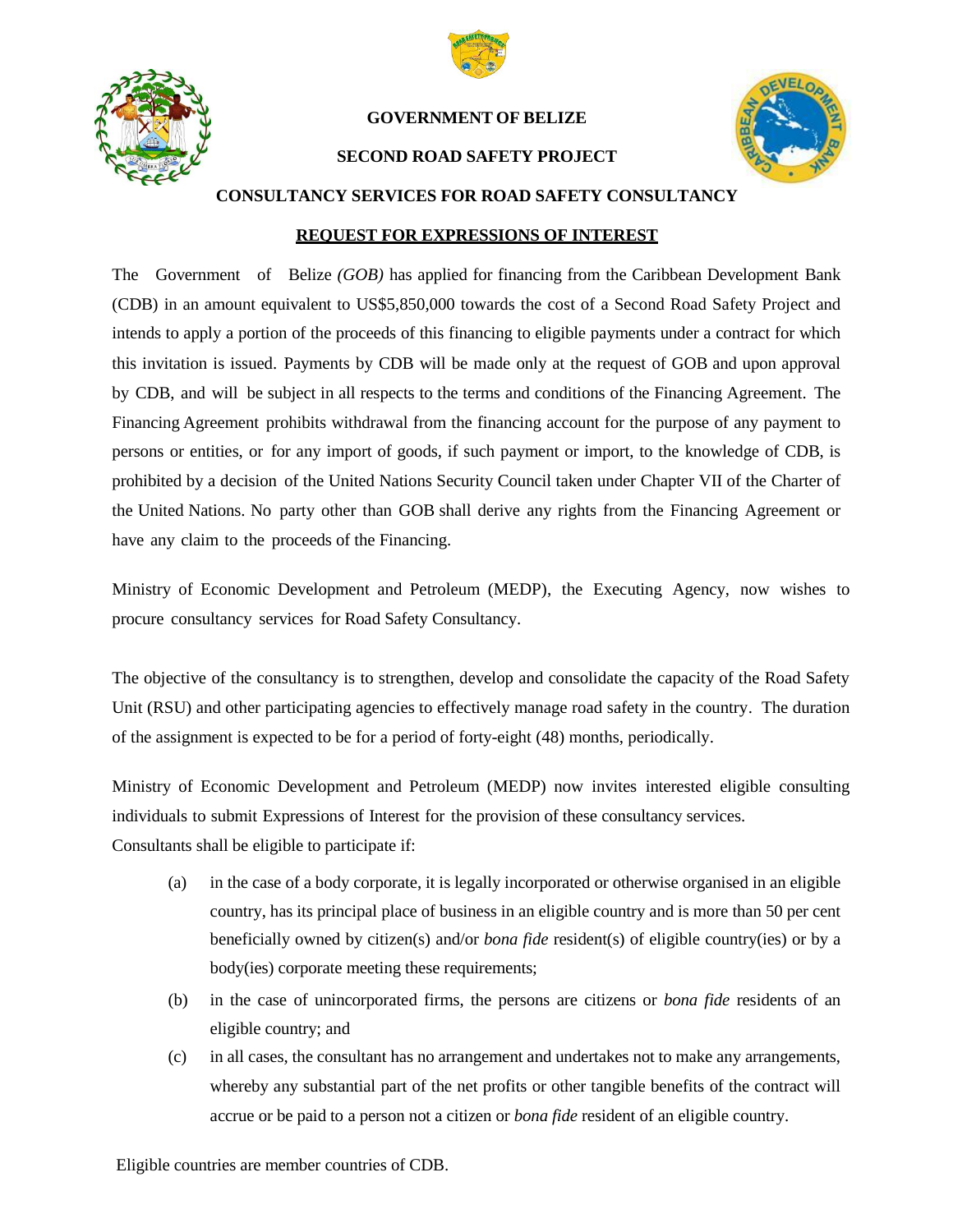The attention of interested Consultants is drawn to paragraph 1.9 of CDB's Guidelines for the Selection and Engagement of Consultants (2011), setting forth CDB's policy on conflict of interest.

In the assessment of submissions, consideration will be given to technical competence, qualifications and experience, local and regional experience on similar assignments, financial capability and existing commitments. All information must be submitted in English. Further information may be obtained from the first address below between 0900 and 1600 hours Monday to Friday.

Three hard copies of the Expressions of Interest must be received at the first address below no later than 1630 hours on Friday, June 14, 2019 and an electronic copy must be sent simultaneously to CDB at the second address below. The sealed envelope containing each submission should include the name and address of the applicant and shall be clearly marked **"Expression of Interest – Consultancy Services for Road Safety Consultancy"**

Following the assessment of submissions, a short-list of not less than three and not more than six applicants will be provided with full terms of reference and invited to submit technical and financial proposals to undertake the assignment. GOB reserves the right to accept or reject late applications or to cancel the present invitation partially or in its entirety. It will not be bound to assign any reason for not short-listing any applicant and will not defray any costs incurred by any applicant in the preparation and submission of Expressions of Interest.

1. Chief Executive Officer 2. Procurement

Ministry of Economic Development and Petroleum **(Economic Development)** Caribbean Development Bank P. O. Box 42 P.O. Box 408 Mountain View Blvd, Ground Floor, Unit Three Wildey, St. Michael William Tam Building **Barbados**, W. I. BB11000 Belmopan Fax: 246 426 7269 BELIZE, C.A. Tel: 246 431 1600 Tel: +501-822-3517/2526/2527 Email: [procurement@caribank.org](file:///C:/Users/blairn/Documents/Belize_EID/Road%20Safety%20Project%202/Procurement%20Notices/Specific%20Notices/May%2013%202019/procurement@caribank.org) Emails[:yvonne.hyde@med.gov.bz](mailto:ceo@med.gov.bz) cc.: [pmu03cdbgobz@gmail.com](mailto:pmu03cdbgobz@gmail.com) cc.: [pmucdbgobz@gmail.com](mailto:pmucdbgobz@gmail.com) *Attn.: Second Road Safety Project Management Unit*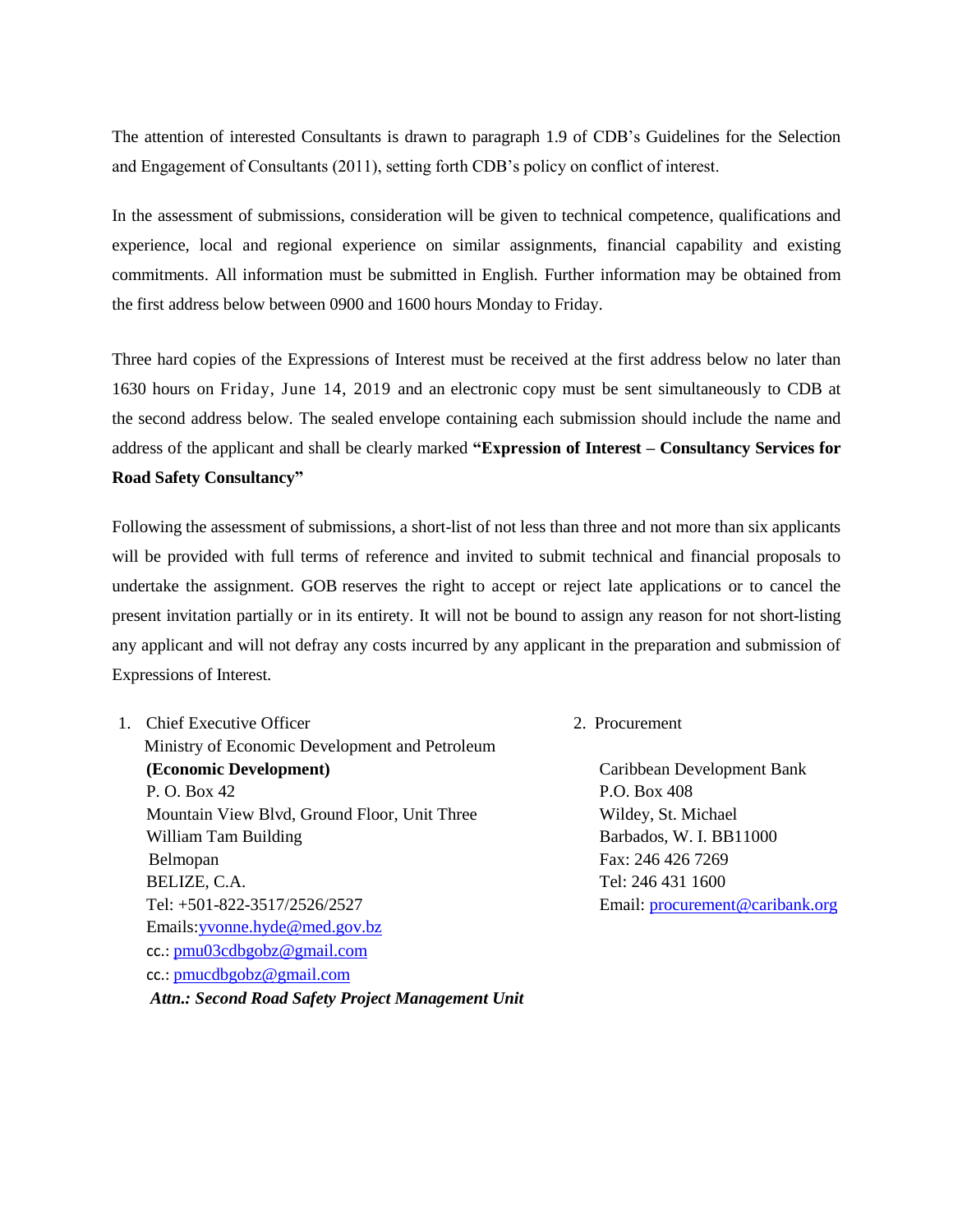# **TERMS OF REFERENCE ROAD SAFETY CONSULTANCY SERVICES**

## **1. BACKGROUND**

1.01 The Board of Directors (BOD) of CDB at its Two Hundred and Fifty-First Meeting held on May 21, 2012, considered Paper BD 44/12 and approved a loan to GOBZ to assist in financing a Road Safety Project. The expected outcome of the Project was a reduction in deaths and serious injuries associated with RTA along a Demonstration Corridor on the George Price Highway between Belize City and Belmopan. The investments included activities to support improving: the safety of road infrastructure along the Corridor; road user awareness of safety; driver behaviour and adherence to traffic laws; post-crash care; and the capacity of GOBZ to manage road safety. The Project was completed in September 2018, and infrastructure, enforcement, and public awareness efforts implemented have contributed to significant improvements to safety on the Corridor. Fatalities on the demonstration moved from 33 deaths in 2009 to a 5-year average of 9 between 2013-2017.

1.02 GOBZ now wishes to replicate this approach to improve road safety along the Philip S. W. Goldson (PSWG) Highway between Belize City and the border with Mexico. The PSWG Highway is one of Belize's most important and serves as the main trade route to and from Mexico. A 2011 safety assessment of the road network determined that it was predominately 1-2 stars for all users (with 3 being the minimum acceptable standard), it is now considered to have the poorest safety record in the entire network.

1.03 Road Traffic Injuries have significant negative impacts on Belize, at all levels, as they place significant emotional, psychological and financial burden on families of accident victims, elevate the number of healthy life-years lost, loss if productivity and income for victims and their care takers and contribute to the overall mortality and morbidity levels in the country. Road death and injury are not inevitable. Road trauma is a preventable public health challenge. Road systems can be developed that reduce the likelihood of a crash occurring and minimize the severity, if a crash does occur. This can be achieved with road users understanding the risks they impose on themselves and other road users, safe vehicles and safe roads, together with appropriate enforcement.

### **2. OBJECTIVE**

2.01 The objectives of the assignment is to strengthen, develop and consolidate the capacity of the Road Safety Unit (RSU) and other participating agencies to effectively manage road safety in the country.

### **3. SCOPE OF SERVICES**

3.01 The Consultant shall report to, and coordinate activities with other participating agencies through the Project Manager (PM), RSU. The scope of services shall include, but not be limited to the following activities:

- a. Assist the Operational Steering Committee (OSC) and provide inputs to inform and guide their decision-making;
- b. Assist the National Road Safety Committee (NRSC) and provide inputs to inform and guide their decision-making;
- c. Assist NRSC, OSC and PM, RSU, to review the validity of the established road safety vision for Belize;
- d. Assist PM and relevant stakeholders to analyze road traffic accidents data and make practical recommendations to ensure dataset definition commonality in the Ministry of Health's, Health Management Information Management System, Police Department's (PD)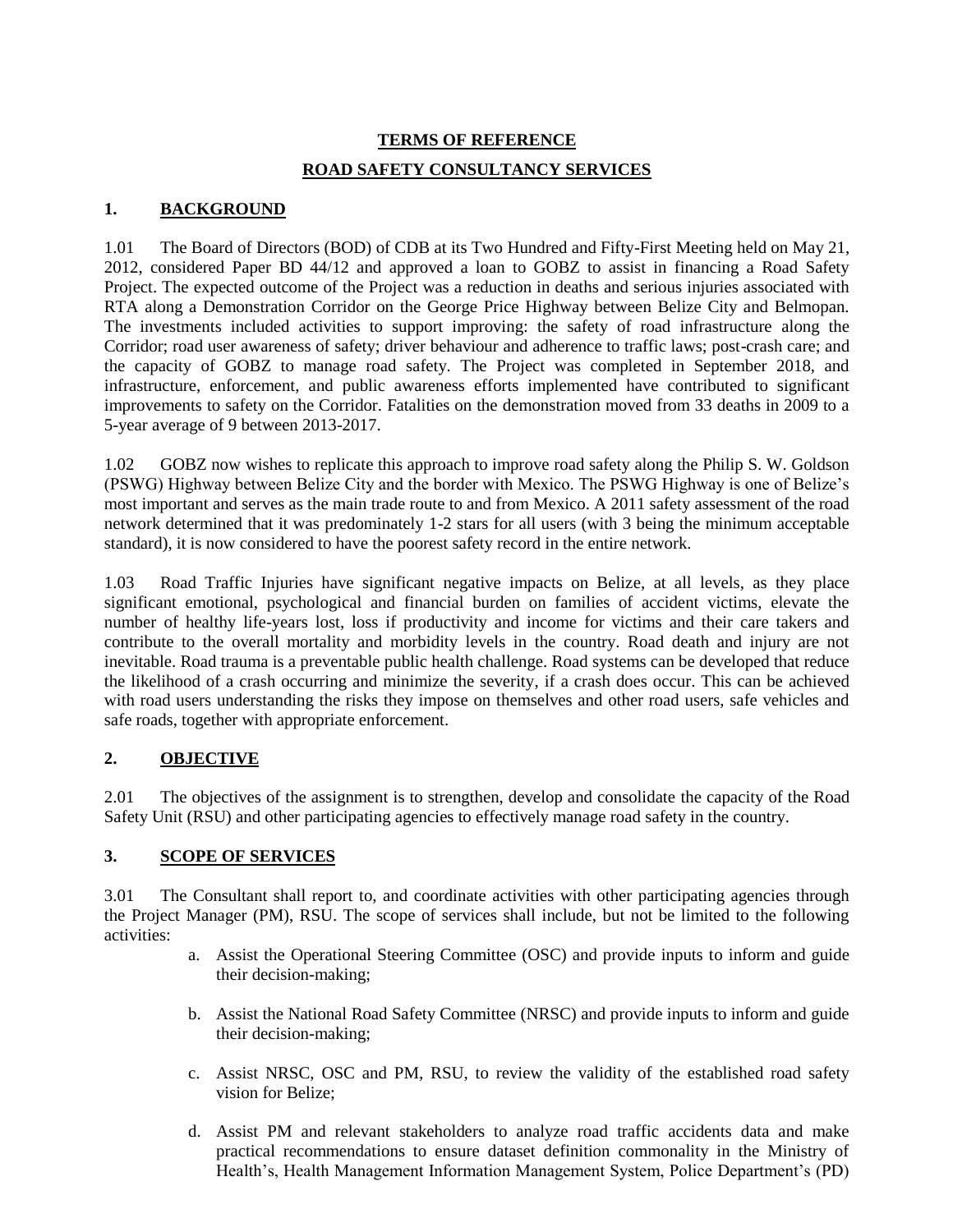Crime Information System road traffic accidents database suite and Belize City's and traffic enforcement database. Assist stakeholders to establish comparable, consistent, and timely generation of database reports to inform effective monitoring and evaluation (M&E) and ensure a result based focus to a national road safety strategy, Master Plan and Operational Plans;

- e. Assist RSU in the establishment of collision reduction targets;
- f. Assist RSU in calculating the estimated cost of collisions;
- g. Review the Report on Legislative and Regulatory Analysis of Traffic Management in Belize and assist RSU to lobby for legislative and regulatory changes to improve enforcement effectiveness;
- h. Review the new and used vehicle-importing industry and associated regulations, and then make recommendations on vehicle age limits and quality standards;
- i. Assist the Ministry of Transport, Department of Transport (DOT), and Ministry of National Security, Police Department (PD), in the development of biannual enforcement strategies in coordination with the Enforcement Training Consultancy;
- j. Review and provide comments and recommendations on the communications and awareness campaigns;
- k. Assist RSU in stakeholder consultations to mobilise funding resources. Make recommendations for the establishment of sustainable road safety funding mechanisms.
- l. Assist RSU in identifying capacity constraints within participating agencies. Make recommendations for institutional strengthening activities;
- m. Assist RSU in developing M&E framework, including the identification and compilation of data and the development of appropriate performance targets and indicators;
- n. Participate in project launch, annual project review proceedings, exit workshop and project completion exercises. Assist in the development and implementation of Annual Action Plans based on the deliberations and outcomes of these proceedings;
- o. Assist RSU in the revision of consultant's reports;
- p. Assist RSU in integrating cross sector needs and developing a result focused, revision of medium term national road safety strategy, identifying goals and objectives along with specific achievable activities, initiatives, capacity building measures and a financing plan.

### **4. DURATION**

4.01 It is expected that the consultancy will be completed, periodically and intermittently, over a 48-month period.

### **5. REPORTING REQUIREMENTS**

5.01 The consultant will be required to submit the following number of gender-sensitive and sociallyinclusive reports to the Government of Belize (GOBZ) and the Caribbean Development Bank (CDB), respectively, within the time periods indicated: